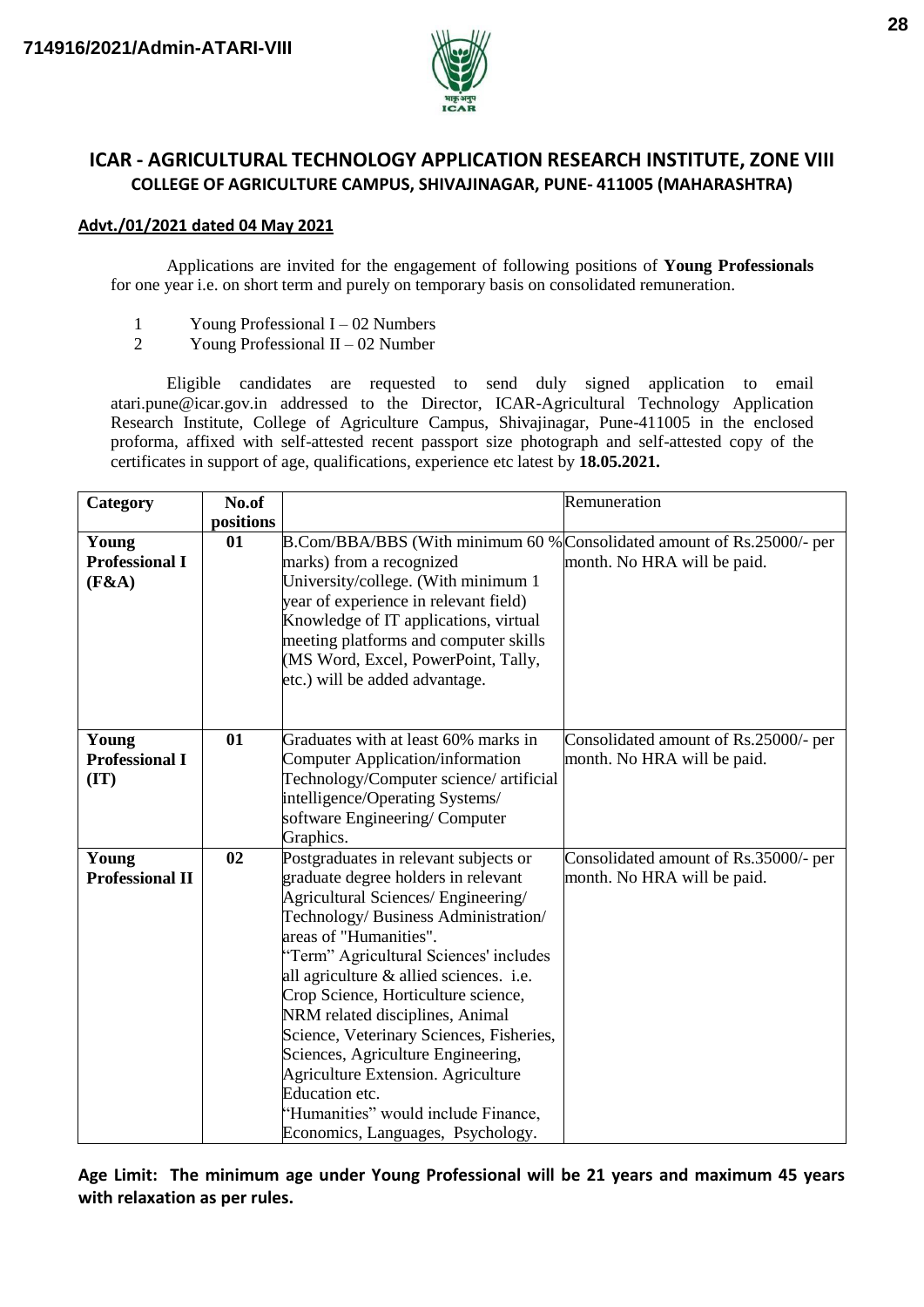### **Terms & Conditions:**

- 1. The positions are purely temporary and will be filled on contractual basis initially for one year, which is extendable for two more years (on yearly basis) subject to the requirement and satisfactory performance of the candidate.
- 2. The above position is purely on temporary basis and on contractual basis. There is no provision of re-employment and the engagement is co-terminus in nature.
- 3. The number of positions may increase and decrease depending upon the requirement of Institute.
- 4. The candidates will have to fill the application form compulsorily (as per the format Annexed). No objection certificate from the employer must be enclosed, in case, the applicant is in employment elsewhere. The selected candidate will have to produce all the original documents for verification and medical certificate at the time of interview/joining.
- 5. The selected candidate will not have any right for claiming pay scale or absorption against any regular post being vacant on a later date at this Institute.
- 6. Candidates will be called for physical/online interview based on the eligibility indicated above.
- 7. Original certificate is required to be produced at the time of joining.
- 8. No TA/DA will be provided by this Institute to attend the physical interview.
- 9. Candidates who are appearing for more than one position should submit separate set of application.
- 10. After screening the applications, the eligible candidates will be informed by email for attending interview (physical/online).
- 11. No objection certificate in original from the employer should be produced, in case the candidate is employed elsewhere.
- 12. The selection process, remuneration and other terms and conditions will be as per ICAR OM dated 04.12.2020.
- 13. Candidates have to make their own arrangements for their boarding and lodging for attending the physical interview.
- 14. If any candidate is found to have submitted false claims at later stage his/her candidature will be rejected straightway and no correspondence will be entertained in this regard.
- **15. Only duly signed and photo affixed bio-data and self-attested copy of certificates including experience certificate / NOC need to be mailed to ATARI.**
- 16. Director, ICAR ATARI, Pune reserves the right to postpone and/or withdraw the advertisement.
- 17. The advertisement is also available at the Institute Website https://ataripune.icar.gov.in

#### **Sd/- ASSISTANT ADMINISTRATIVE OFFICER**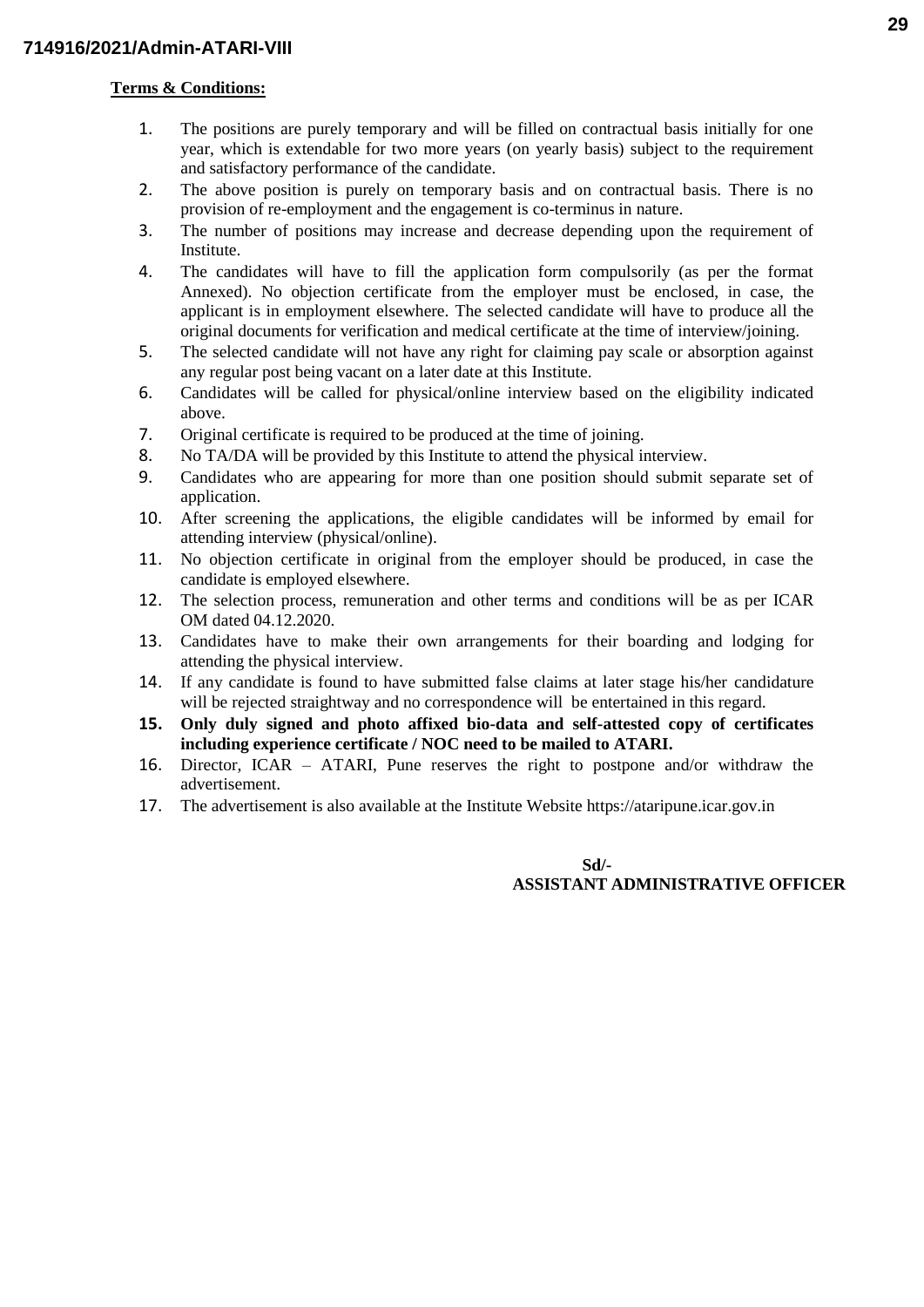**Advt./02/2021 dated 03 May 2021**

# **ICAR – AGRICULTURAL TECHNOLOGY APPLICATION RESEARCH INSTITUTE, College of Agriculture Campus, Shivajinagar, Pune-411005**

Applications are invited for following temporary position of Senior Research Fellows. Eligible candidates are requested to send duly signed application to email atari.pune@icar.gov.in addressed to the Director, ICAR-Agricultural Technology Application Research Institute, College of Agriculture Campus, Shivajinagar, Pune-411005 in the enclosed proforma, affixed with self-attested recent passport size photograph and self-attested copy of the certificates in support of age, qualifications, experience etc latest by **18.05.2021.**

### 1. **Senior Research Fellow (SRF): ONE (1) under Research Project – FarmerFIRST Programme**

- Qualification: Master's in any discipline of Agriculture and Allied sciences with 4 year / 5 years of Bachelor's degree. Candidates having Master's Degree in any discipline of Agriculture and Allied Sciences with 3 years Bachelor's degree and 2 years Master's degree should have NET qualification.
- Total Emoluments: Rs.31,000/- + HRA per month.
- Project Period: Upto 30.06.2021 initially but likely to continue based on the extension by ICAR
- Age Limit: Maximum Age Limit 35 years for men and 40 years for women.

## 2. **Senior Research Fellow (SRF): ONE (1) under Research Project – ARYA**

- Qualification: Master's in any discipline of Agriculture and Allied sciences with 4 year / 5 years of Bachelor's degree. Candidates having Master's Degree in any discipline of Agriculture and Allied Sciences with 3 years Bachelor's degree and 2 years Master's degree should have NET qualification.
- Total Emoluments:  $Rs.31,000/ HRA$  per month.
- Project Period: Upto 30.06.2021 initially but likely to continue based on the extension by ICAR
- Age Limit: Maximum Age Limit 35 years for men and 40 years for women.

## 3. **Senior Research Fellow (SRF): ONE (1) under NICRA**

- Qualification: Master's in any discipline of Agriculture and Allied sciences with 4 year / 5 years of Bachelor's degree. Candidates having Master's Degree in any discipline of Agriculture and Allied Sciences with 3 years Bachelor's degree and 2 years Master's degree should have NET qualification.
- Total Emoluments: Rs.31,000/- + HRA per month.
- Project Period: Upto 30.06.2021 initially but likely to continue based on the extension by ICAR
- Age Limit: Maximum Age Limit 35 years for men and 40 years for women.

## 4. **Senior Research Fellow (SRF): ONE (1) under NEMA**

- Qualification: Master's in any discipline of Agriculture and Allied sciences with 4 year / 5 years of Bachelor's degree. Candidates having Master's Degree in any discipline of Agriculture and Allied Sciences with 3 years Bachelor's degree and 2 years Master's degree should have NET qualification.
- Total Emoluments:  $Rs.31,000/ HRA$  per month.
- Project Period: Upto 30.06.2021 initially but likely to continue based on the extension by ICAR
- Age Limit: Maximum Age Limit 35 years for men and 40 years for women.

## **Terms & Conditions:**

- 1. The above position is purely on temporary basis and on contractual basis. There is no provision of re-employment and the engagement is co-terminus in nature.
- 2. The number of positions may increase and decrease depending upon the requirement of Institute.
- 3. The candidates will have to fill the application form compulsorily (as per the format Annexed). No objection certificate from the employer must be enclosed, in case, the applicant is in employment elsewhere. The selected candidate will have to produce all the original documents for verification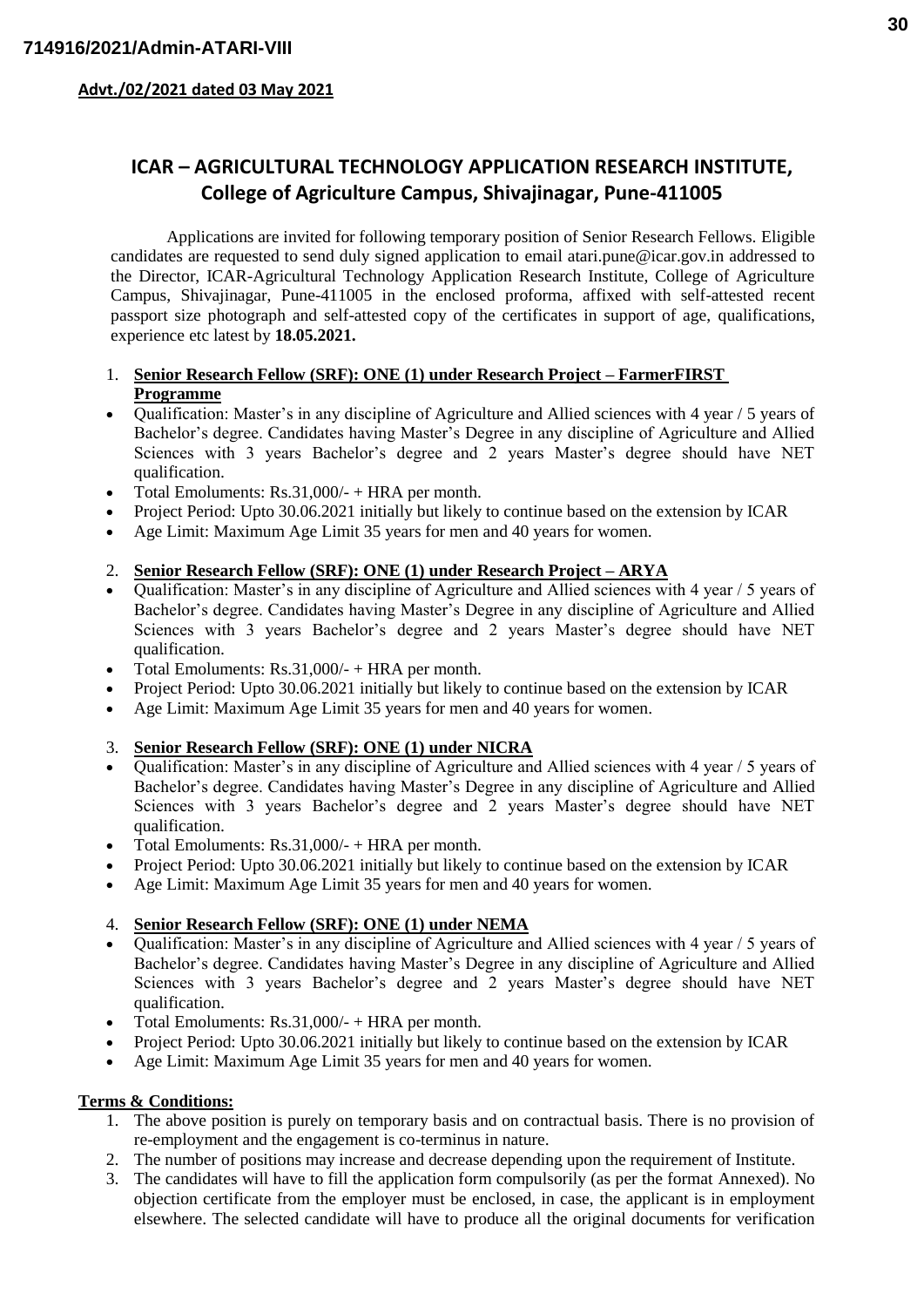### **714916/2021/Admin-ATARI-VIII**

and medical certificate at the time of interview/joining.

- 4. The selected candidate will not have any right for claiming pay scale or absorption against any regular post being vacant on a later date at this Institute.
- 5. Candidates will be called for physical/online interview based on the eligibility indicated above.
- 6. Original certificate is required to be produced at the time of joining.
- 7. No TA/DA will be provided by this Institute to attend the physical interview.
- 8. Candidates who are appearing for more than one position should submit separate set of application.
- 9. After screening the applications, the eligible candidates will be informed by email for attending interview (physical/online).
- 10. No objection certificate in original from the employer should be produced, in case the candidate is employed elsewhere.
- 11. Candidates have to make their own arrangements for their boarding and lodging if attending the physical interview.
- 12. If any candidate is found to have submitted false claims at later stage his/her candidature will be rejected straightway and no correspondence will be entertained in this regard.
- **13. Only duly signed and photo affixed bio-data and self-attested copy of certificates including experience certificate / NOC need to be mailed to ATARI.**
- 14. Director, ICAR ATARI, Pune reserves the right to postpone and/or withdraw the advertisement.
- 15. The advertisement is also available at the Institute Website https://ataripune.icar.gov.in

**Sd/- ASSISTANT ADMINISTRATIVE OFFICER**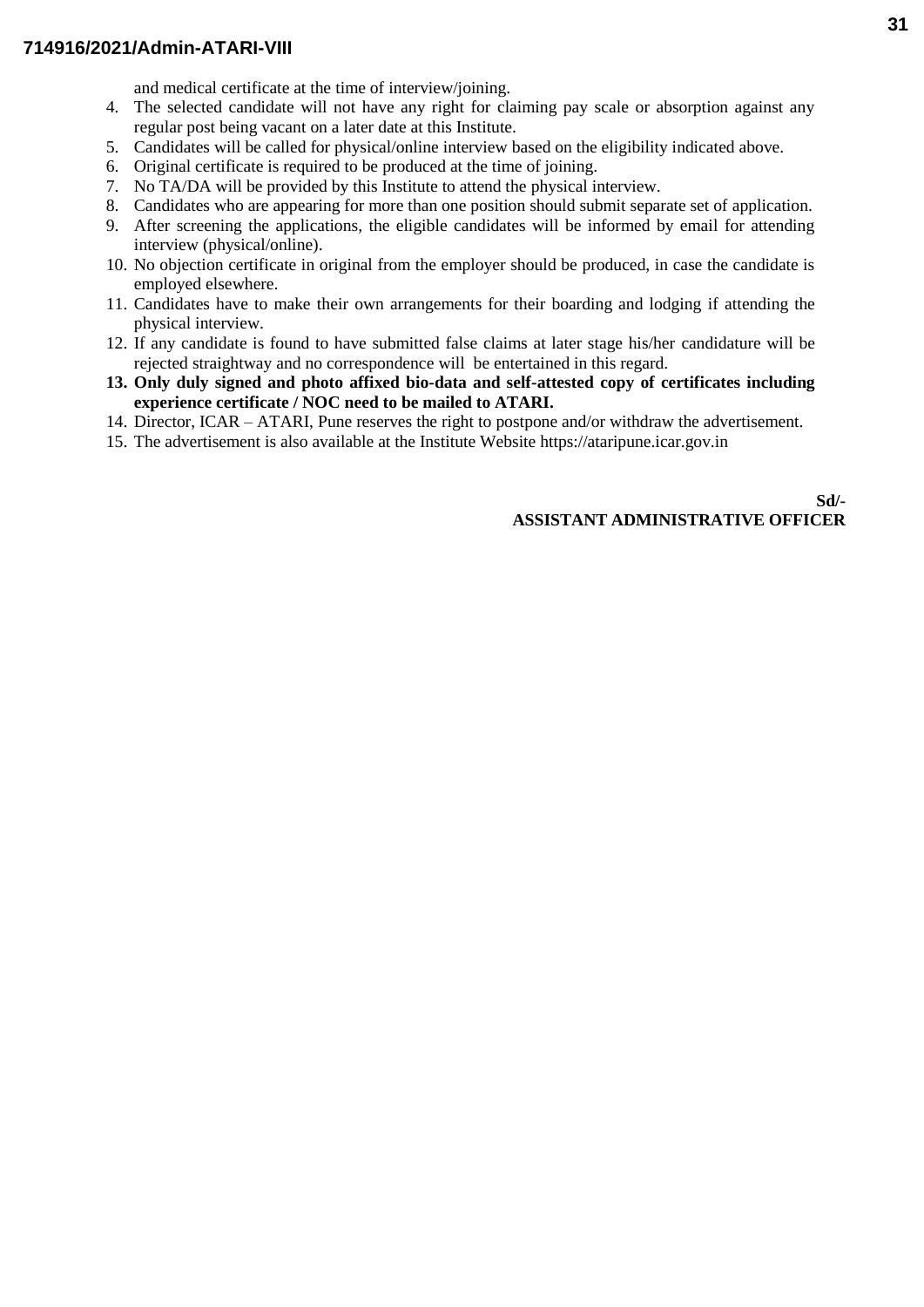# **ICAR - AGRICULTURAL TECHNOLOGY APPLICATION RESEARCH INSTITUTE, ZONE VIII COLLEGE OF AGRICULTURE CAMPUS, SHIVAJINAGAR, PUNE- 411005 (MAHARASHTRA)**

#### **APPLICATION FORMAT FOR YP I, YP II AND SRF (SEPARATE SET OF APPLICATION REQUIRED IN CASE APPLYING FOR MORE THAN ONE POSITION**

| 1.  | Name of the Position applied                                                                                                                  |                      |  |  |
|-----|-----------------------------------------------------------------------------------------------------------------------------------------------|----------------------|--|--|
| 2.  | Name of the Candidate in full (in block letters)                                                                                              |                      |  |  |
| 3.  | Father's/Husband's Name                                                                                                                       |                      |  |  |
| 4.  | Marital Status: Married/ Unmarried                                                                                                            |                      |  |  |
| 5.  | Date of birth (in Christian era as recorded in the<br>Matriculation/ School leaving certificate) and age as on<br>closing date of application |                      |  |  |
| 6.  | Sex (M/F/T)                                                                                                                                   |                      |  |  |
| 7.  | Nationality                                                                                                                                   |                      |  |  |
| 8.  | Present Address / Correspondence Address with<br>Pincode/Phone No./Mobile No. / E-mail address                                                | $\ddot{\phantom{0}}$ |  |  |
| 9.  | Permanent Address with Pin Code                                                                                                               |                      |  |  |
| 10. | Whether belong to SC/ST/OBC/Ex-servicemen/PH :<br>(Attested copies of such certificates from the Competent                                    |                      |  |  |

- Authority should be enclosed)
- 11. Educational Qualifications (in chronological order) : (Attested copy of certificate in proof to be enclosed)

| Sr.<br>No. | <b>Examination Passed</b> | Board/University | Year of  <br>Passing | Grade/Division<br>& % of Marks<br>ın<br>aggregate% | Subject<br>passed |
|------------|---------------------------|------------------|----------------------|----------------------------------------------------|-------------------|
|            |                           |                  |                      |                                                    |                   |
|            |                           |                  |                      |                                                    |                   |
|            |                           |                  |                      |                                                    |                   |

- 12. Area of study & project details:
- 13. Experience if any:

| Sr.<br>No. | Office/Institute/<br>Organization | Post held | Pay<br>Scale/<br>Salary | Period From To | Nature of<br>duties<br>performed |
|------------|-----------------------------------|-----------|-------------------------|----------------|----------------------------------|
|            |                                   |           |                         |                |                                  |
|            |                                   |           |                         |                |                                  |
|            |                                   |           |                         |                |                                  |